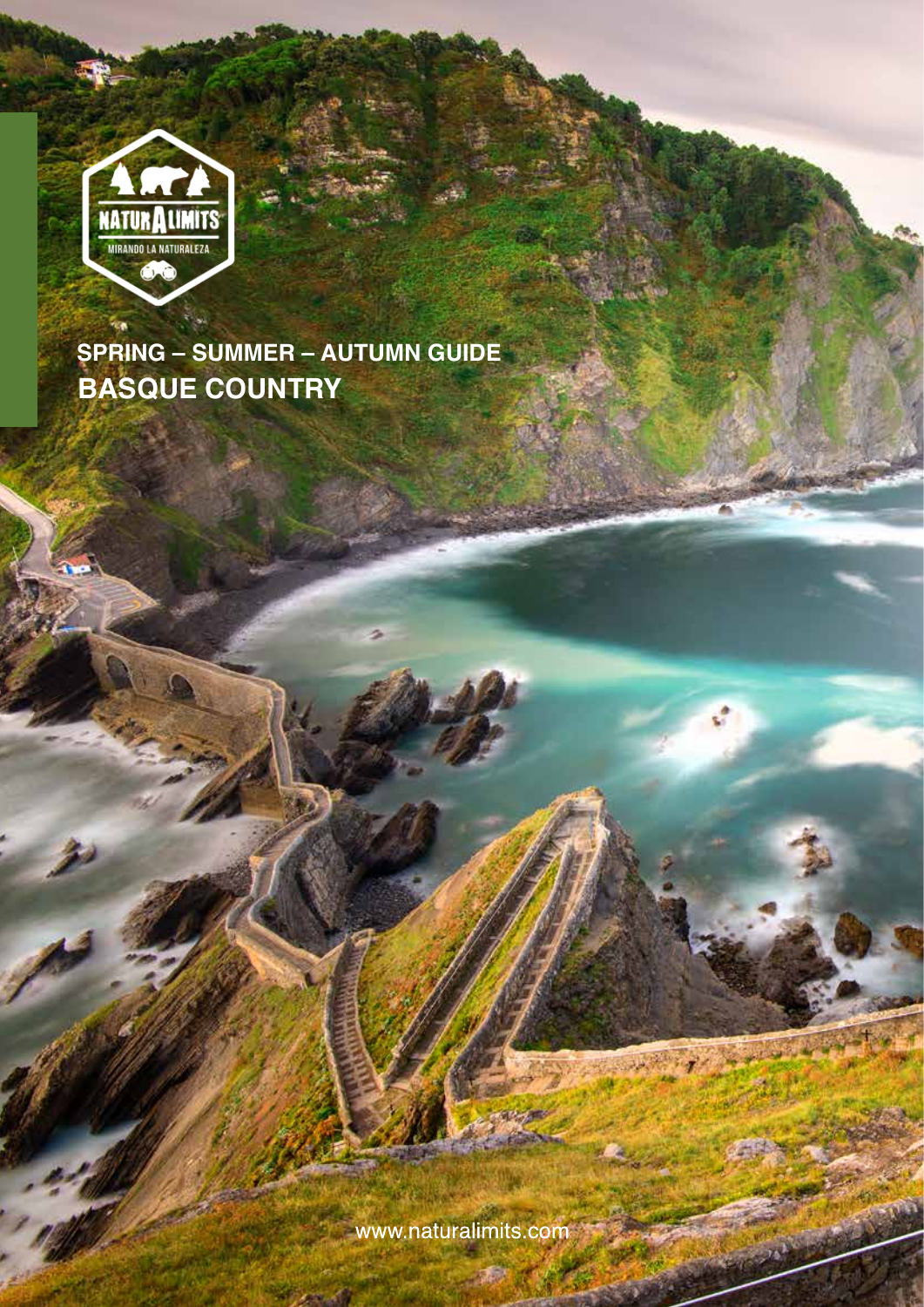

# **BASQUE COUNTRY**

I offer you an unforgettable experience in one of the most traditional places in Northern Spain.

**17/07/2017**

PRESSURE STATE OF THE STATE OF THE STATE OF THE STATE OF THE STATE OF THE STATE OF THE STATE OF THE STATE OF THE STATE OF THE STATE OF THE STATE OF THE STATE OF THE STATE OF THE STATE OF THE STATE OF THE STATE OF THE STATE

**REF.: RUTA EUSKADI BASQUE** 

The Basque Country is a land with spectacular nature and home to many nature parks declared biosphere reserves, astounding beaches and beautiful coastal destinations such as San Sebastian, Zarautz, San Juan de Gaztelugatxe and Guetxo.

It has one of the world's best cuisines, where you can taste its wines and famous "pintxos", small dishes of haute cuisine offered in bars and many restaurants, created by some of the best chefs of modern Spanish cuisine.

A place where architecture and culture go hand in hand, with such extravagant buildings such as the Guggenheim Museum, the spectacular Suspension Bridge (UNESCO World Heritage Site), breath-taking castles and palaces, as well as their ancestral culture, making the Basque Country the perfect place for an authentic experience where you can enjoy nature, gastronomy and culture.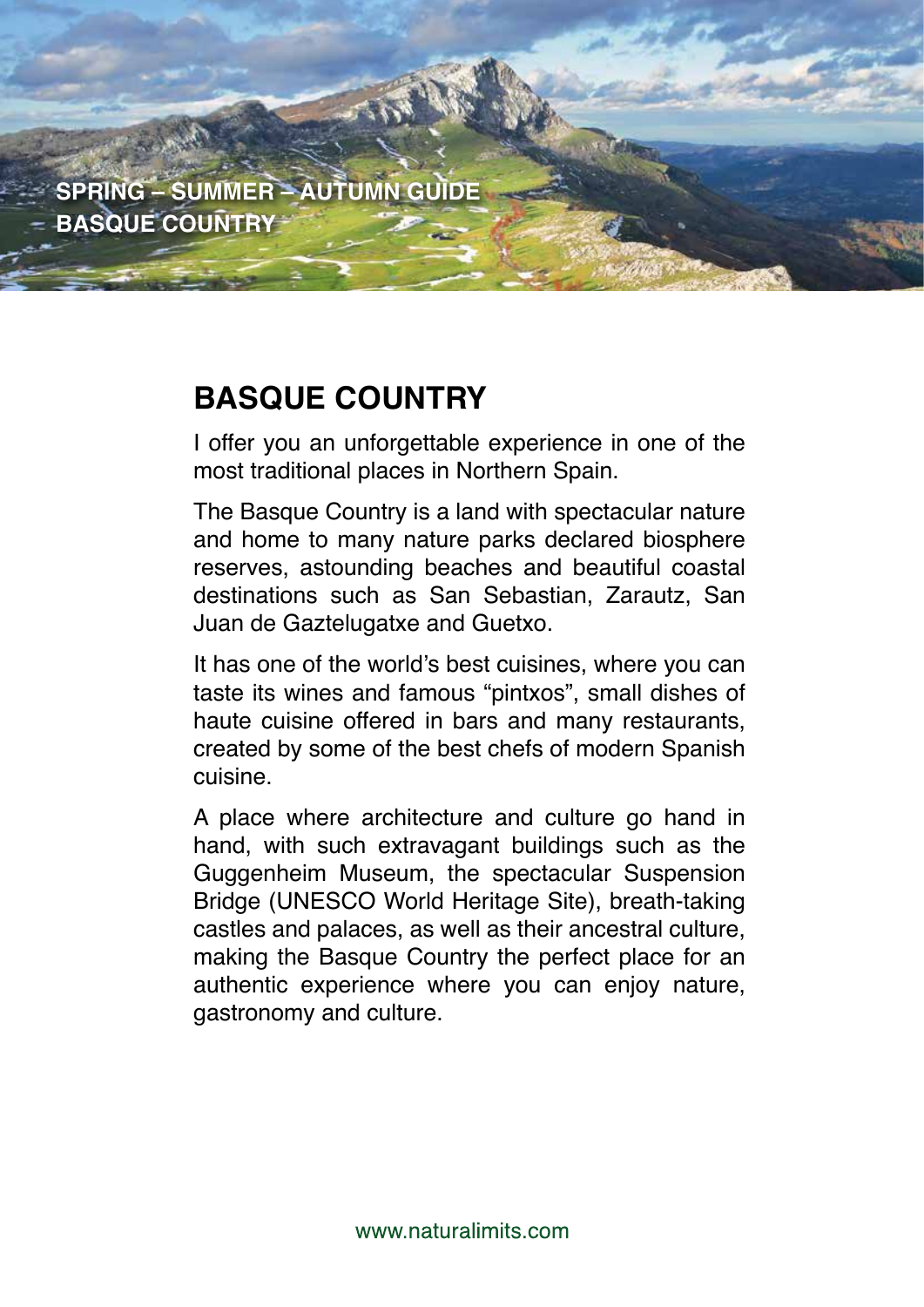

# **TREKKING, GASTRONOMY AND CULTURE**

I aim to provide the most authentic, spectacular and responsible Treks in the Basque Country. Every route I offer includes some incredible landscapes and a unique environment. Being the expert mountain guide that I am, I will be sure to accompany you at all times along the Trek, as well as showing and advising you on the best gastronomic and cultural places of interest.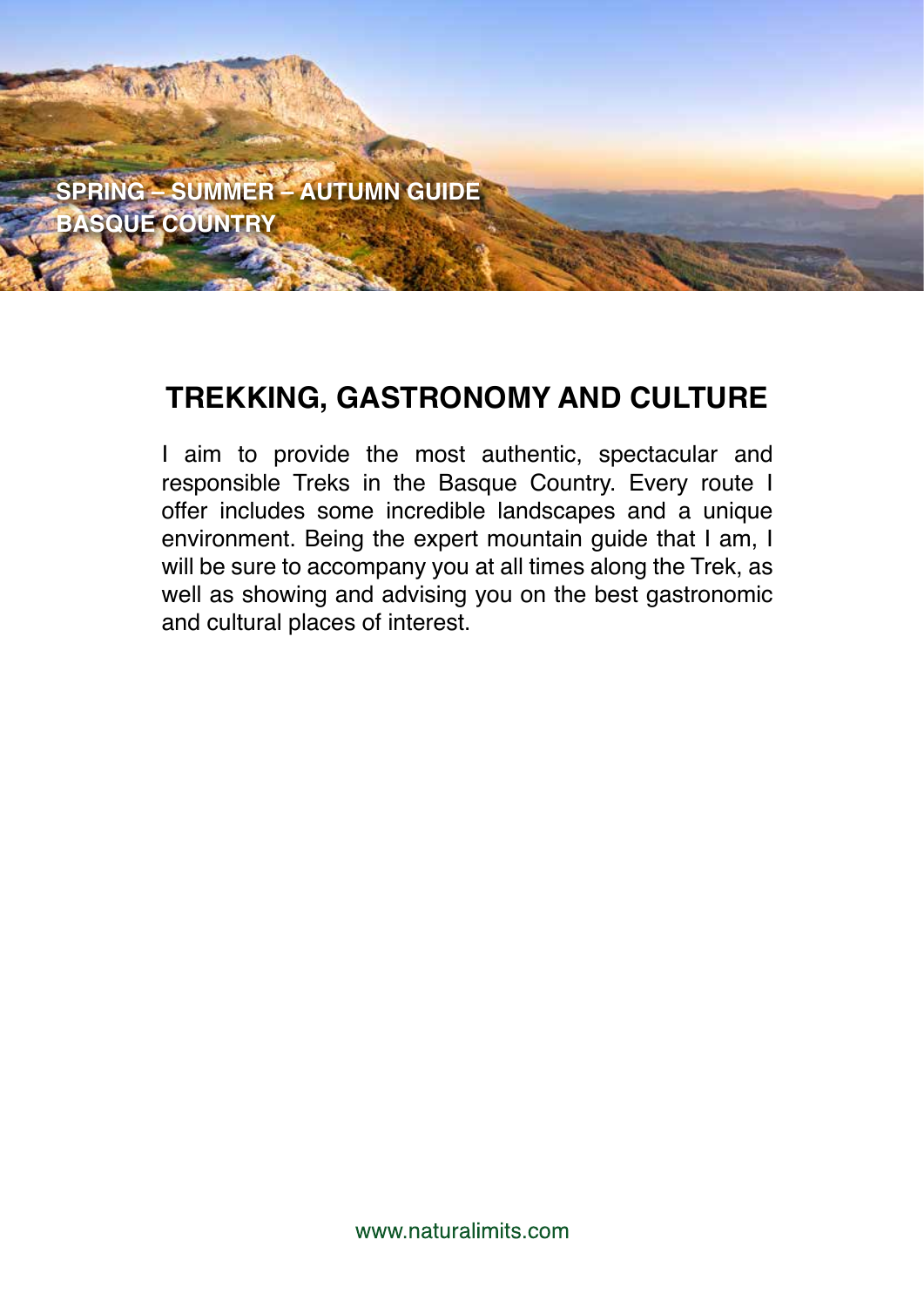### **DAY 1**

Pick up at the airport and transfer to the hotel in Bilbao.

Induction at the hotel before dinner.

Typical Basque dinner and relaxation.

### **DAY 2**

GORLIZ-ARMINTZA COSTAL ROUTE + BOAT TRIP + GASTRONOMIC TRAIL

Can you imagine a route that takes you on a passage through history and shows you beautiful views? Not to mention the mountain!

An impressive route along the Basque coast for all abilities, a 3-hour walk with spectacular sea views, towering cliffs and a fairy tale island where Game of Thrones was filmed.

On the way to the beautiful fishing village of Armintza, we will visit the bunkers of Cabo Villano, a place built for military defence during the Franco era. A magical place which will inspire even the most disbelieving of visitors.

Upon our arrival to Armintza, we will take a stroll through its idyllic fishing port, tasting some delicious "pintxos" in the bars.

After lunch we will return to Plentzia by bus and catch a boat, then we will have a typical Basque dinner and spend the night in Bilbao.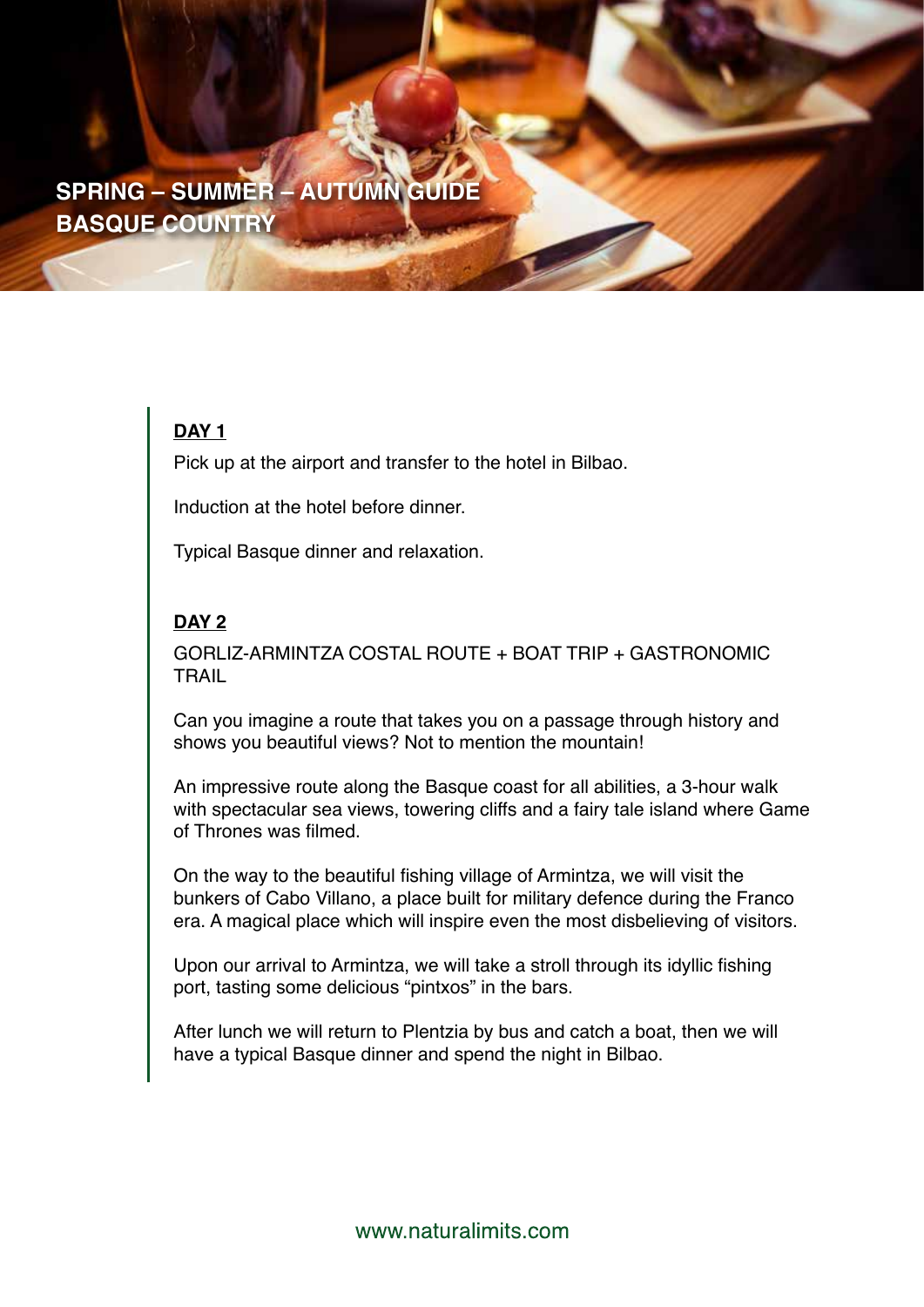### **DAY 3**

ROUTE THROUGH THE AIZKORRI-ARATZ NATURE PARK + CULTURE AND GASTRONOMY TOUR

The Aizkorri, although it's not the highest peak (1551m), it is the most popular. Thanks to its beautiful landscapes that can be enjoyed along the route starting at the Sanctuary of Arantzazu, a picturesque location and mustsee on the trial

On the way up we will be able to see some megalithic landmarks, as well as beech and oak grooves, and calcareous rock formations. If we're lucky, we will also be able to spot the golden eagles, Egyptian vultures and griffon vultures. However, the pinnacle of the trip is undoubtedly the Summit of Mount Aizkorri, where we will discover its great cross and the hermitage of Santo Cristo.

On our way back we will stop at the lovely town of Oñate where we will dine at a traditional Basque restaurant.

Night in Oñate.

### **DAY 4**

GASTRONOMIC AND TOURIST ROUTE IN BILBAO + VISIT THE URDAIBAI BIOSPHERE RESERVE + SAN JUAN DE GAZTELUGATXE AND FISHING VILLAGES.

I will introduce you to Bilbao's surroundings, its museums and culinary centres. We will visit the Urdaibai biosphere reserve and iconic areas such as San Juan de Gaztelugatxe, a particularly charming spot in the town of Bermeo.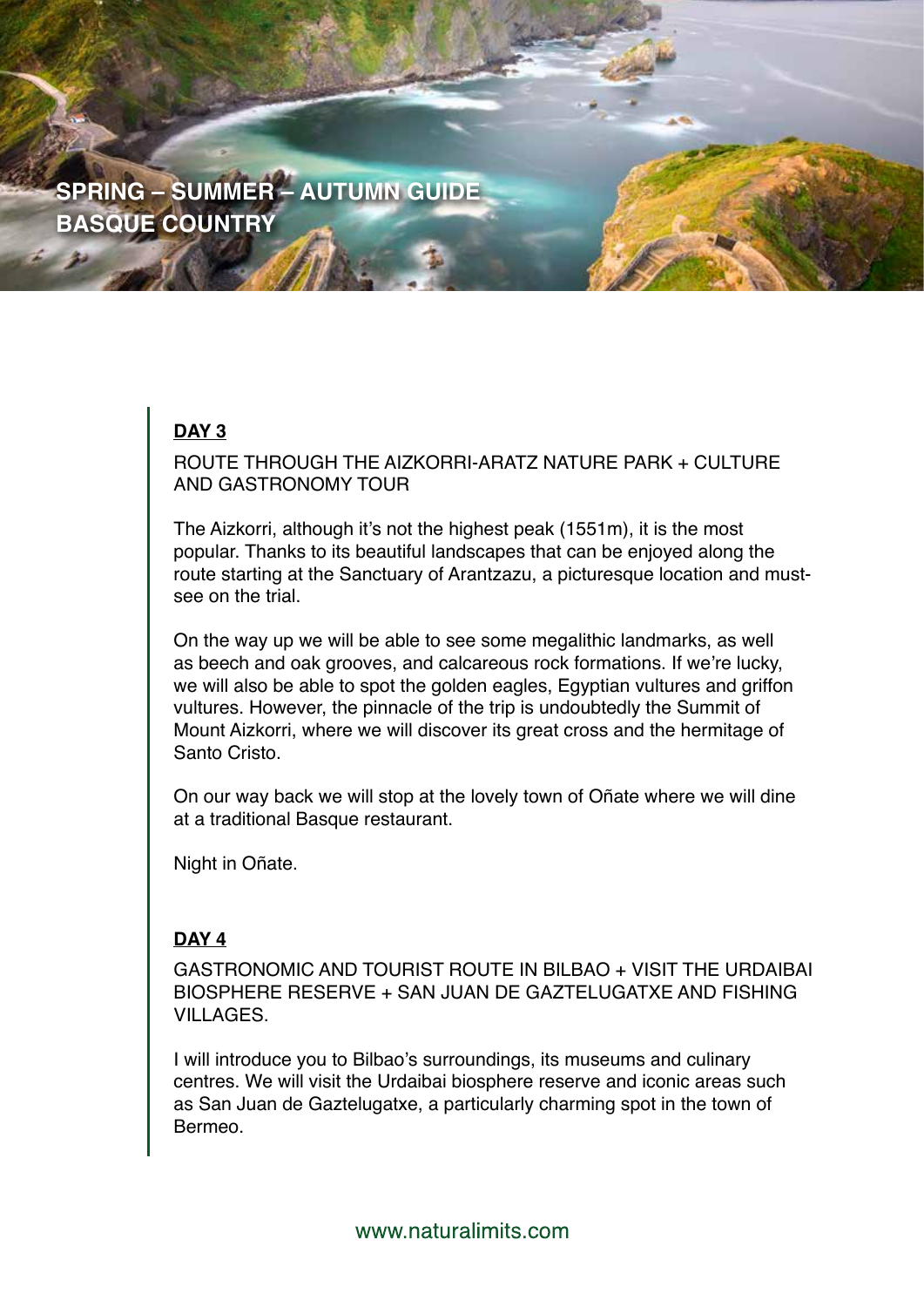> The long and steep staircase that connects the island to the coast can be rather challenging, nobody knows its actual number of steps but everyone agrees that the climb is more than worth it. At the end of the staircase you can stand in the footprint that, according to legend, was left by San Juan Bautista himself and is said to bring good luck. Above you awaits a picturesque hermitage and spectacular views over the wild Cantabrian sea that has carved cliffs, tunnels and impossible arches in the island. Gaztelugatxe has seen pirates, witches' covens and legends, and it is no surprise that the island has been titled "most voted wonder" and "most valued" enclave by travellers from all over the globe.

Traditional Basque dinner and night in Bilbao.

#### **DAY 5**

Breakfast.

Group farewell and transfer to the airport.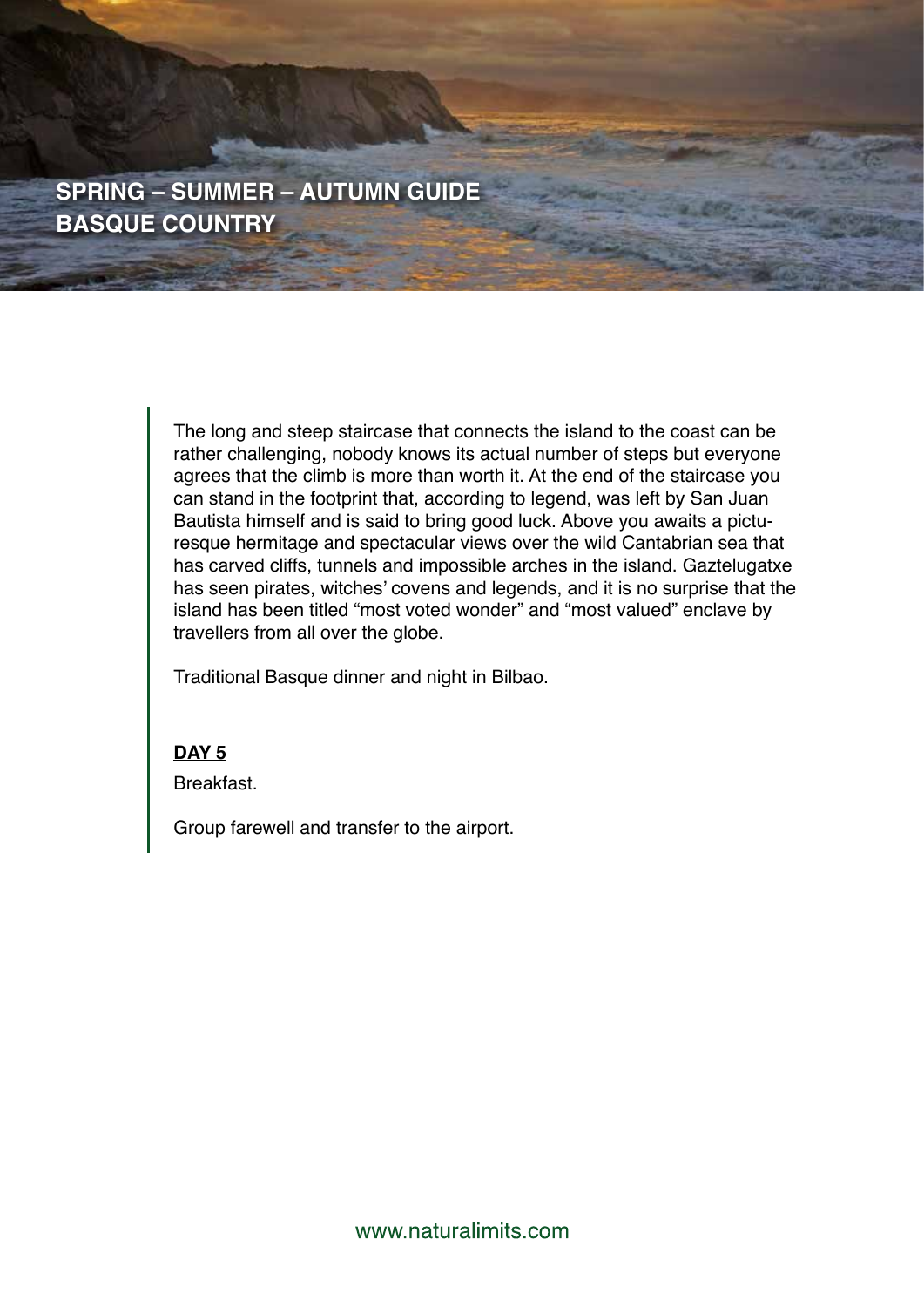# **INFORMATION ABOUT THE TRIP**

## **What does it include?**

- $\sqrt{\ }$  Travel from the airport to Bilbao.
- $\sqrt{\ }$  Transfers within Basque Country.
- $\sqrt{\phantom{a}}$  Accommodation and breakfast in a rural house or hotel.
- $\sqrt{\phantom{a}}$  High quality spyglass and binoculars for sightings.
- Insurance.
- Activities included in the program of the trip booked.

## **NOT INCLUDED**

X Dinners.

# **INFO AND EXTRA ACTIVITIES**

I will provide information about other possible activities and recommendations of local cuisine, restaurants, treks and trails, for people to do in their free time.

The price of these activities is not included.